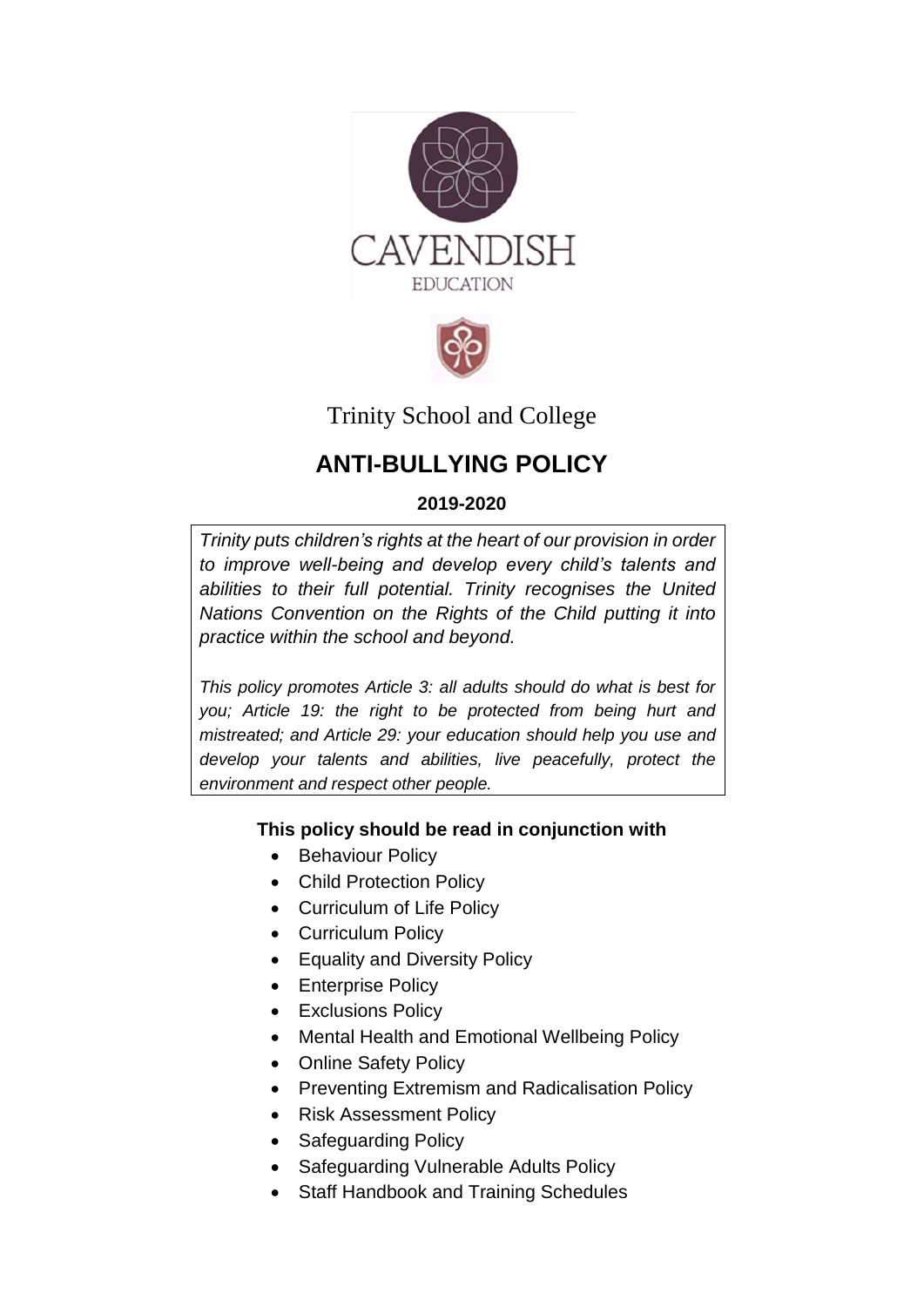## **Statement of Intent**

We are committed to providing a caring, friendly and safe learning environment for all of our pupils so they can learn in a relaxed and secure atmosphere. Bullying of any kind is unacceptable at Trinity and will not be tolerated. An ethos of mutual respect is required and students are expected to treat staff and fellow students with respect. Therefore, any behaviours from students towards staff which could be view as bullying and intimidation will be dealt with under this policy. We take all incidences of bullying seriously and it is our duty as a whole community to take measures to prevent and tackle any bullying, harassment or discrimination.

If bullying does occur, all students should be able to tell and know that incidents will be dealt with promptly and effectively.

Anyone who knows that bullying is happening is expected to tell staff members or the School/College Peer Mentors so that Trinity can act to support immediately.

We will listen to everyone involved in the bullying incident and help our pupils to take part in a restorative practice process.

Students will learn best in a safe and calm environment that is free from disruption and in which education is the primary focus.

## **Why is it Important to Respond to Bullying?**

Bullying hurts. No one deserves to be a victim of bullying. Everybody has the right to be treated with respect. Students who are bullying need to learn different ways of behaving. Trinity accepts that it has a responsibility to respond promptly and effectively to issues of bullying. Should bullying incidences persist even after Trinity working with the student and family to stop bullying behaviours then the Exclusions Policy and Behaviour Policy will be used to ensure the safety of all the learners within Trinity.

## **Objectives of the Policy**

Directors and all Trinity staff, learners and parents should have an understanding of what bullying is.

- That all employees of Trinity will have read and had constant access to the Anti-Bullying Policy.
- That everyone is aware of the Trinity procedures when dealing with bullying incidences within Trinity
- That all parents and students know about the Trinity policy on bullying and what they should do if bullying arises.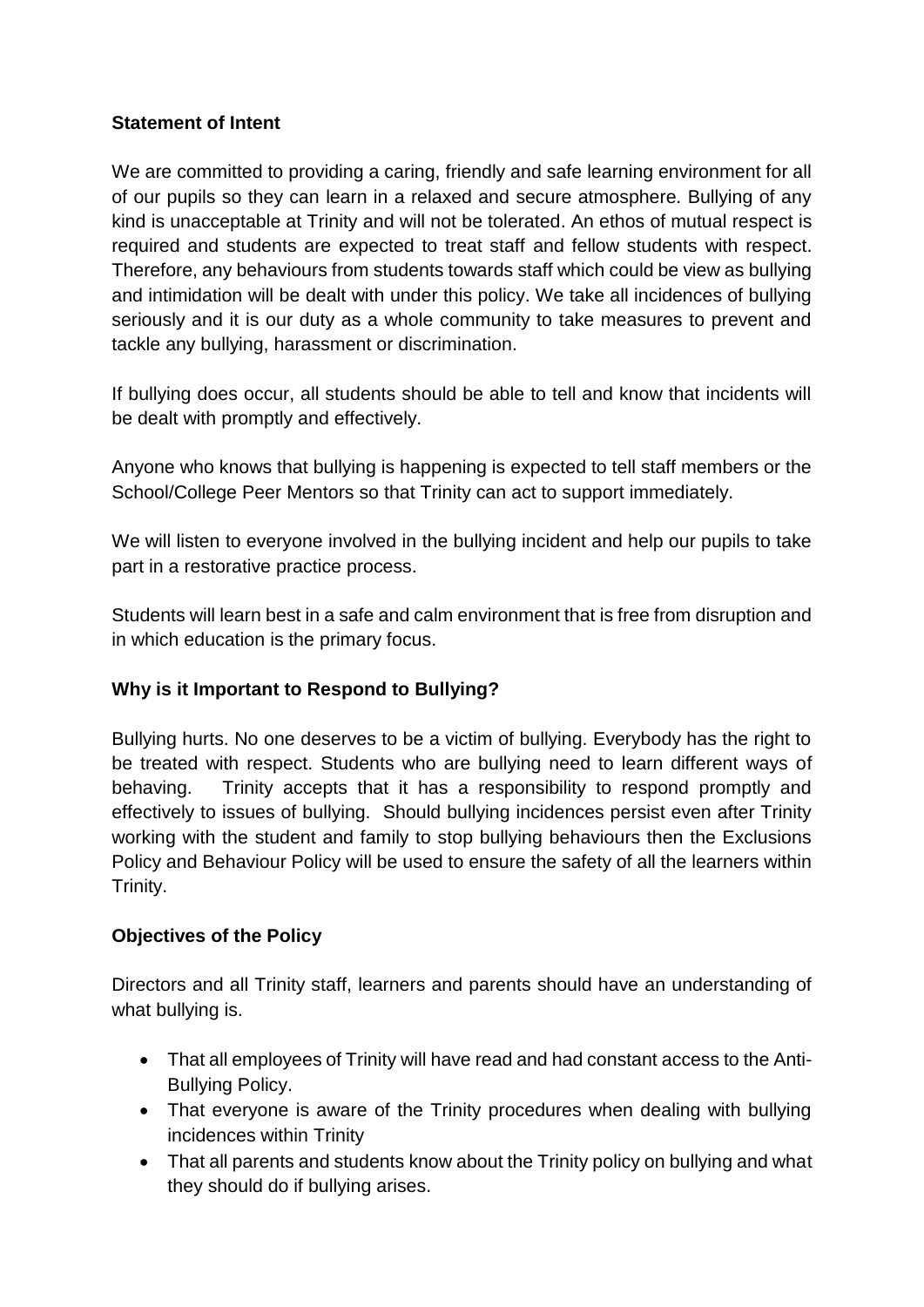There will be a 'child friendly' policy to enable children to follow safe procedures and processes in the event of any bullying incident.

Trinity School and College takes bullying incidences very seriously. Students and parents should be assured that they will be supported when bullying is reported, and that bullying will not be tolerated.

We actively promote values of respect and equality and work to ensure that difference and diversity is celebrated across the whole community. We want to enable our students to become responsible citizens and to prepare them for life in 21<sup>st</sup> Century Britain. We promote British values of democracy, the rule of law, individual liberty, mutual respect for and tolerance of those with different faiths and beliefs and for those without faith. These values reflect those that will be expected of our students by society when they leave school/college, and in the world of work or further study.

We are committed to improving our school's approach to tackling bullying by regularly monitoring, reviewing and assessing the impact of our preventative measures.

## **What Is Bullying?**

*Bullying is behaviour by an individual or group (which could be repeated over time), which intentionally hurts another individual or group either physically or emotionally. It is characterised by an imbalance of power.*

Bullying can take many forms (for instance, cyber-bullying via text messages or the internet), and is often motivated by prejudice against particular groups, for example on grounds of race, religion, gender, sexual orientation, or because a child is adopted or has caring responsibilities. It might be motivated by actual differences between children, or perceived differences.

Stopping violence and ensuring immediate physical safety is obviously Trinity's first priority but emotional bullying can be more damaging than physical; teachers and senior leadership and management team have to make their own judgements about each specific case.

## **Bullying can take many forms including:**

- Physical kicking and shoving, injuring the target or damaging their belongings, intimidation, or using inappropriate or unwanted physical contact towards someone
- Verbal taunts and name-calling, insults, threats or humiliation, intimidation, using derogatory or offensive language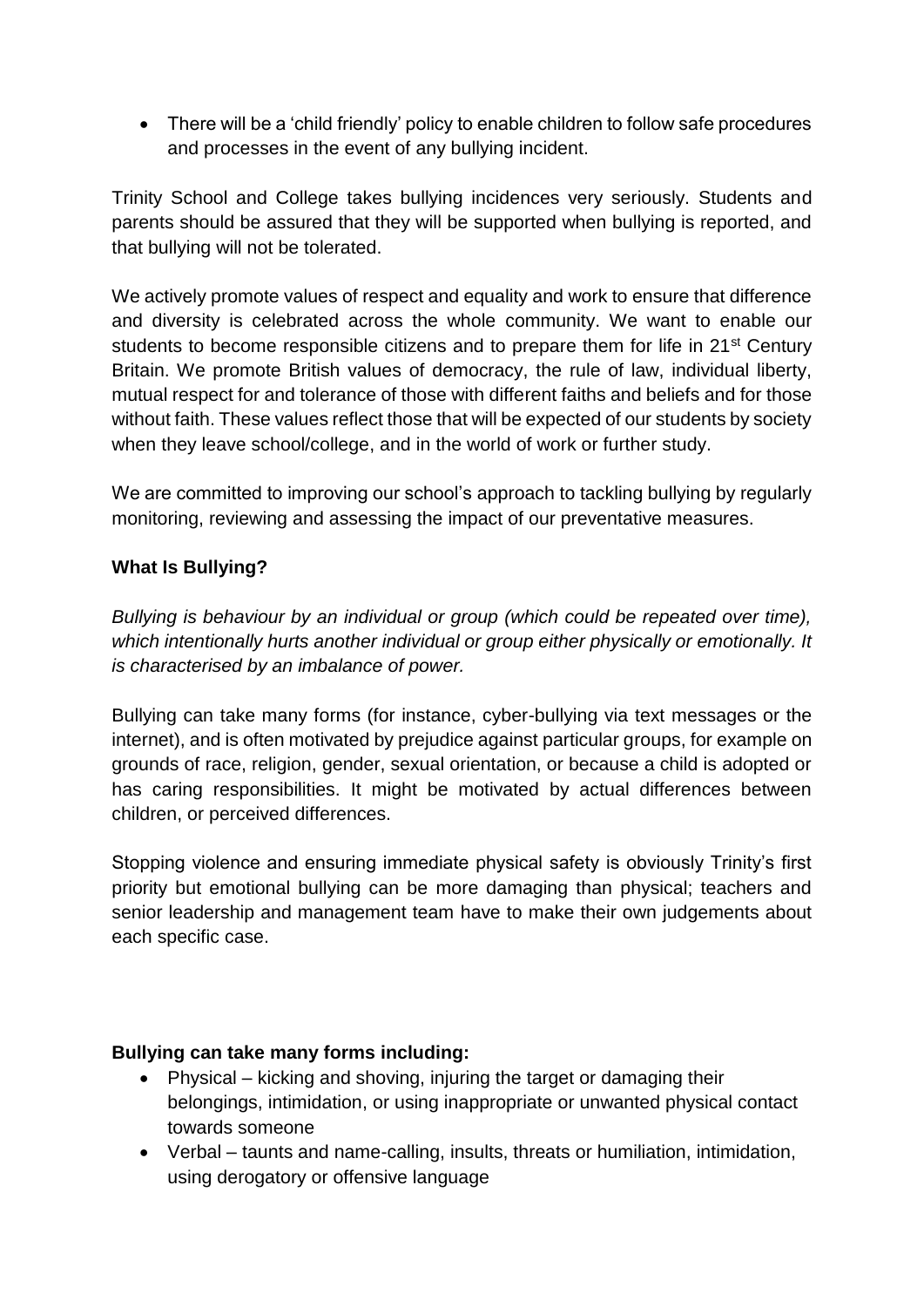- Emotional / psychological behaviour intended to isolate, ignore, hurt or humiliate someone
- Attacking property damaging, stealing or hiding someone's possessions
- $\bullet$  Indirect sly and underhand, behind the target's back, rumour spreading
- Cyber using any form of electronic means, mobile phones, social networks, gaming, chat rooms, forums or apps.

#### **Bullying can be driven by prejudice or fear of difference. It can be linked to**

- Race, religion or culture
- Gender
- Sexual orientation (homophobic or biphobic bullying)
- Gender identity (transphobic bullying)
- Disability or Special Educational Need (SEN)
- Long term illness or health conditions
- Appearance
- Related to home or other personal situation
- Related to another vulnerable group of people, such as LAC and young carers

No form of bullying will be tolerated and all incidents will be taken seriously.

#### **Derogatory language**

Derogatory or offensive language is not acceptable and will not be tolerated. This type of language can take any of the forms of bullying listed in our definition of bullying. It will be challenged by staff, recorded, and monitored, and follow up actions and sanctions, if appropriate, will be taken for students and staff found using any such language.

## **Prejudice-based incidents**

A prejudice-based incident is a one-off incident of unkind or hurtful behaviour that is motivated by a prejudice or negative attitudes, beliefs or views towards a protected characteristic or minority groups. It can be targeted towards an individual or group of people and have a significant impact on those targeted. Prejudice-based incidents, including homophobic, biphobic and transphobic (HBT) bullying, are unacceptable. All prejudice-based incidents are taken seriously and recorded and monitored in Trinity, with the Headteacher regularly reporting incidents to the governing body. This not only ensures that all incidents are dealt with accordingly, but also helps to prevent bullying as it enables targeted anti-bullying interventions.

## **Signs and Symptoms**

A child may indicate by signs or behaviour that he or she is being bullied.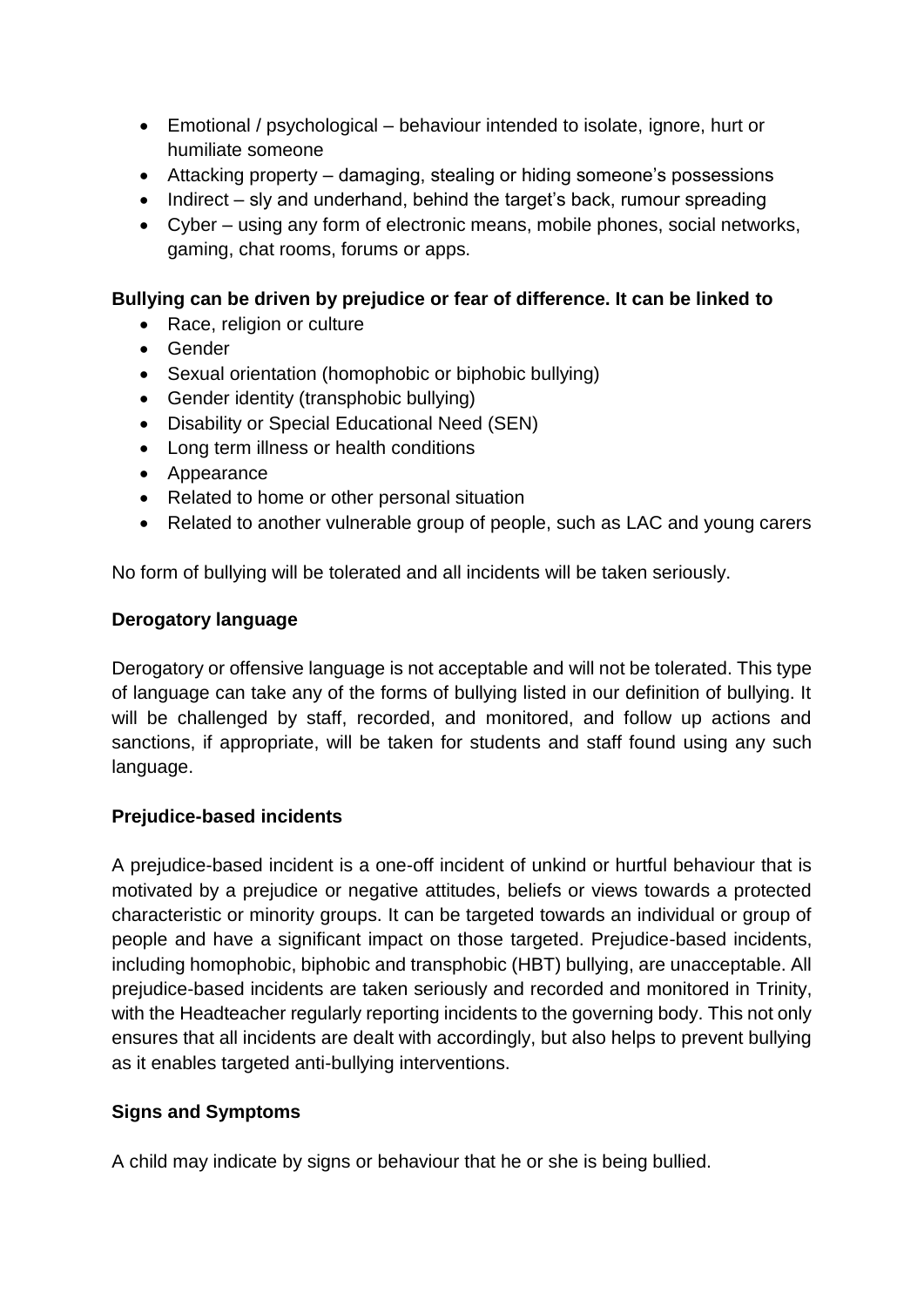Adults should be aware of these possible signs and that they should investigate if a student:

- Is frightened of travelling to or from Trinity
- Changes their normal routines
- Changes in attendance
- Reports a reluctance to come to Trinity
- Becomes withdrawn, anxious, or lacking in confidence
- Starts to stammer or fails to communicate
- Lower self esteem
- Attempts or threatens suicide, runs away
- Reporting lack of sleep or nightmares
- Feels ill
- Failing to thrive and achieve within the classroom
- Clothes, or personal possessions being damaged, go missing or torn
- Requests money or steals money (to pay a bully)
- Loses money
- Has unexplained cuts or bruises
- Becomes aggressive, disruptive or unreasonable
- Is bullying other children or siblings
- Refuses or stops eating
- Is frightened to speak with anyone about what's wrong, giving improbable excuses
- Afraid to use the internet or mobile phone
- Nervous and jumpy when a message, email or telephone contact is made

These signs and behaviours could indicate other problems, but bullying should be considered a possibility and will be investigated.

## **Bullying outside school premises**

Teachers have the power to discipline students for misbehaving outside the school or college premises "to such an extent as is reasonable". This can relate to any bullying incidents occurring anywhere off Trinity premises, such as on school or public transport, outside the local shops, or cyber-bullying from the home or community. Where bullying outside Trinity is reported to staff, it should be investigated and acted on. The Headteacher should also consider whether it is appropriate to notify the police or anti-social behaviour coordinator in their local authority of the action taken against a student. If the misbehaviour could be criminal or poses a serious threat to a member of the public, the police should always be informed. In all cases of misbehaviour or bullying the teacher can only discipline the student on Trinity premises or elsewhere when the student is under the lawful control of the staff member.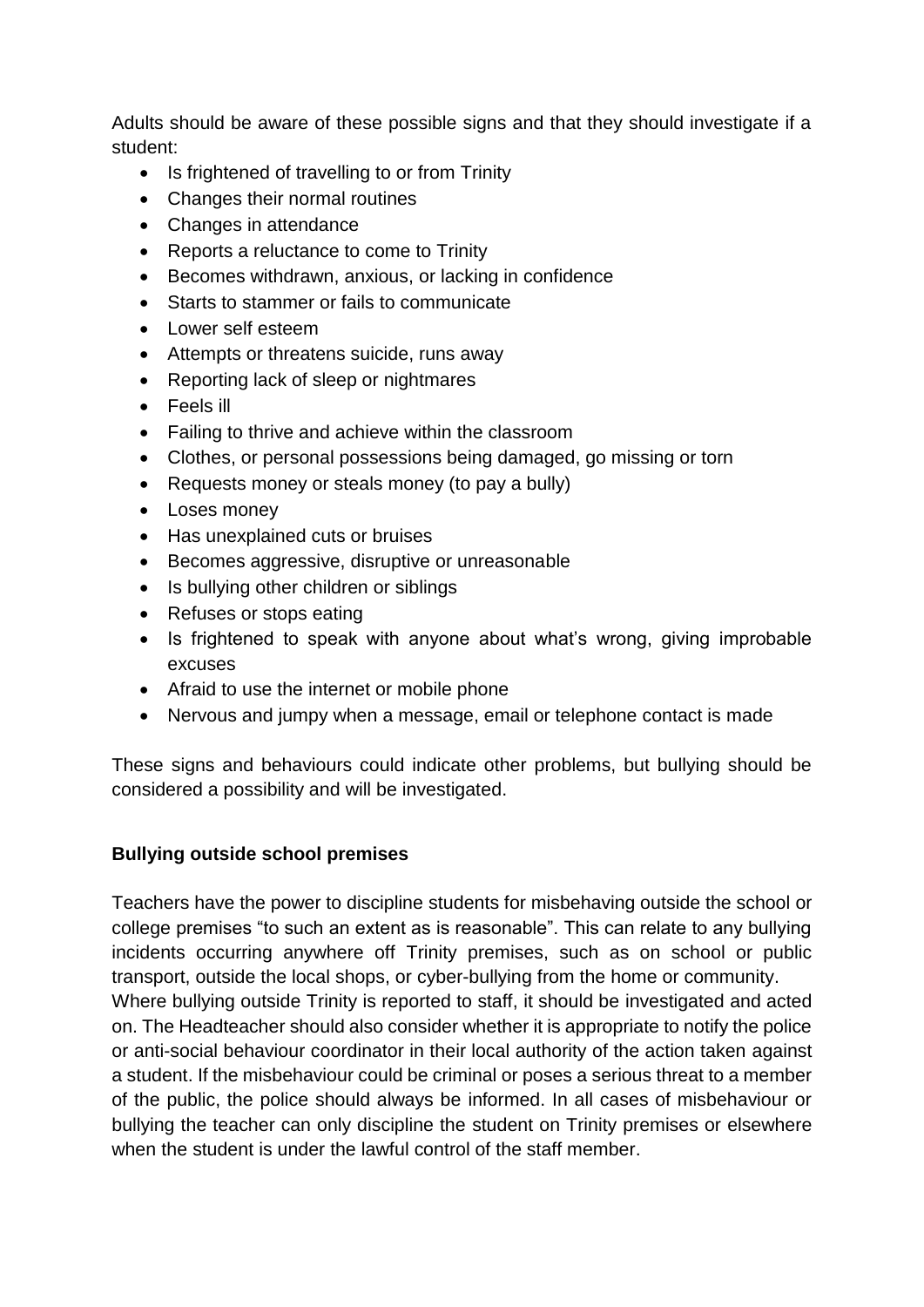## **Prevention**

Trinity School and College is proactive in gathering intelligence about issues between students which can provoke conflict and develop strategies to prevent bullying occurring in the first place. Significantly Trinity has an outstanding Curriculum for Life Programme of Study together with a focused Information and Technology Programme around Online Safety which is practiced annually.

Trinity promotes an ethos of good behaviour where students treat one another and the staff with respect because they know that this is the right way to behave. Values of respect for staff and other students, an understanding of the value of education, and a clear understanding of how our actions affect others permeate the whole learning environment and are reinforced by staff and older students who set a good example to the rest (see GROWTH Values).

Trinity has a Bullying Intervention Focus Group which is made up of Parents, Trinity Staff and Students for helping children to prevent bullying. The group focuses on

- The monitoring of the Policy
- The development of posters highlighting the importance of an anti-bullying environment within Trinity
- The highlighting of Bullying Education through the Curriculum of Life, Scheme of Work and the Information and Communication Technology Scheme of Work.
- Supporting and monitoring the buddy system
- Creating awareness and activity days around the issues of bullying and racism.
- Holding discussions about bullying and why it matters.
- Analysing the data on bullying and racism within Trinity.
- Curriculum for Life programme of study for all learners.

**Trinity** 

- involve parents to ensure that they are clear that Trinity does not tolerate bullying and are aware of the procedures to follow if they believe that their child is being bullied. Parents feel confident that Trinity will take any complaint about bullying seriously and resolve the issue in a way that protects the child, and they reinforce the value of good behaviour at home (safeguarding questionnaire responses 2018/9);
- involve parents and learners in the reviewing of the Anti-Bullying Policy annually;
- involve parents by informing them of any issues relating to cyber-bullying for which they must take a parental role in managing in the home;
- involve students: All students understand Trinity's approach and are clear about the part they can play to prevent and report bullying. Students understand that they should not take part in any kind of bullying behaviour and should watch out for potential signs of bullying among their peers. They should never be bystanders to incidents of bullying. If a student witnesses bullying they should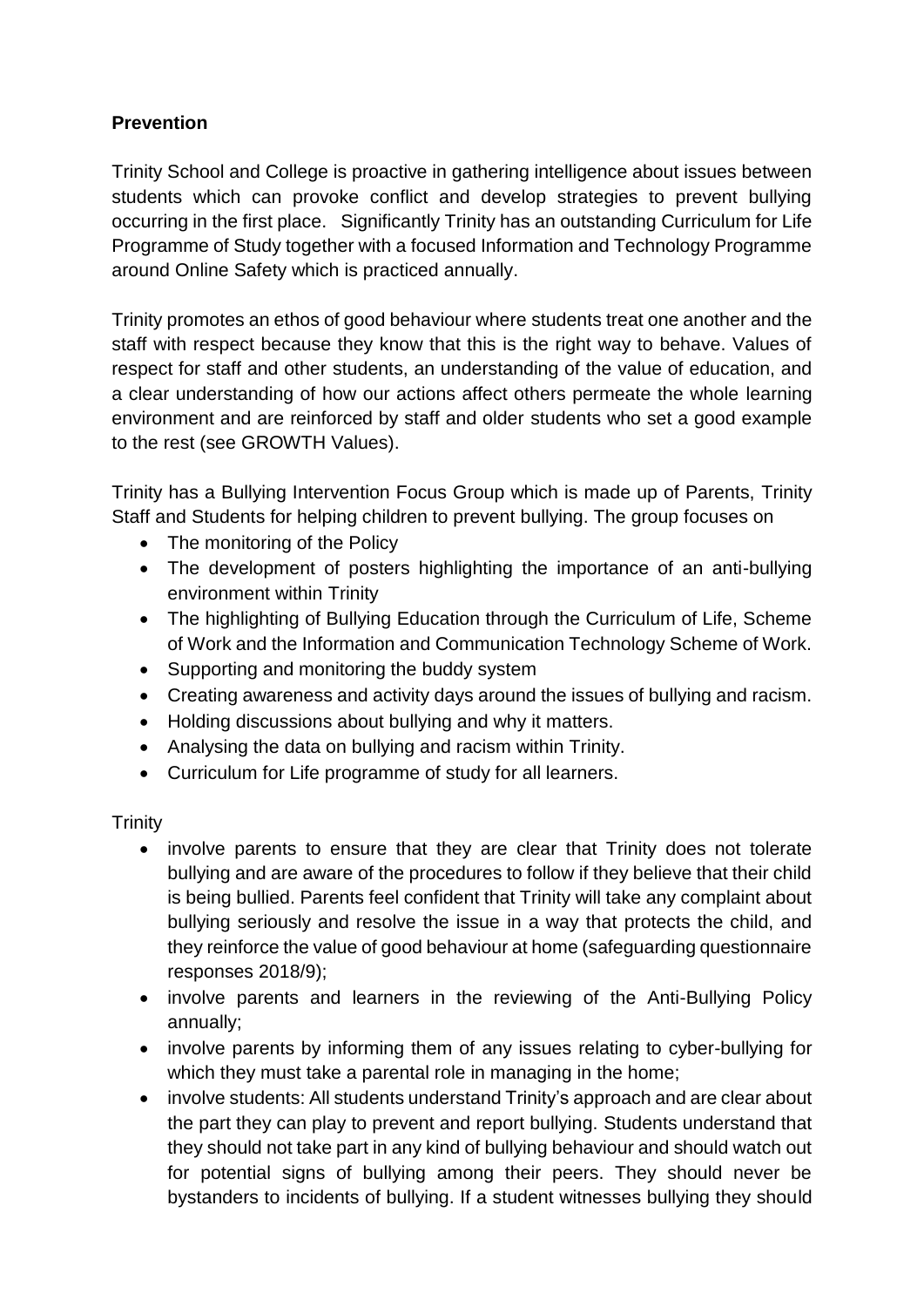support the victim, encourage them to report the bullying and, if possible, accompany them to tell a trusted adult;

- regularly evaluate and update our approach to take account of developments in technology, for instance updating 'acceptable use' policies for computers;
- implement disciplinary sanctions. The consequences of bullying reflect the seriousness of the incident so that others see that bullying is unacceptable [refer to Exclusions and Behaviour Policy];
- openly discuss differences between people that could motivate bullying, such as religion, ethnicity, disability, gender or sexuality. Also children with different family situations, such as looked after children or those with caring responsibilities. Trinity teaches children and young people that using any prejudice based language is unacceptable. Stereotypes are challenged by staff and students;
- celebrates difference and diversity through diverse displays, books and images. The whole School and College participate in events including Anti-Bullying Week, Black History Month, LGBT Week;
- embeds values of equality and respect across the curriculum to ensure that is it as inclusive as possible;
- make partnerships with the Bullying Intervention Group [\(www.bigaward.org.uk\)](http://www.bigaward.org.uk/) in order to draw upon the experience and expertise of this anti-bullying organisation with a proven track record and specialised expertise in dealing with bullying and racism with young people;
- provide effective staff training, increasing knowledge and understanding of Anti Bullying Policy principles, purpose, legal responsibilities and where to seek support;
- work with the wider community and all agencies which tackle bullying including the police and children's services where bullying is particularly serious or persistent and where a criminal offence may have been committed;
- make it easy for students to report bullying so that they are assured that they will be listened to and incidents acted on by the introduction of the Buddy System within the Trinity created by the Bullying Intervention Focus Group;
- make it easy for students to report bullying which may have occurred outside Trinity including cyber-bullying (bullying@trinityschoolrochester.co.uk);
- create an inclusive environment which is a safe and secure learning zone where students can openly discuss the cause of their bullying, without fear of further bullying or discrimination;
- Celebrate success. Celebrating success is an important way of creating a positive school and college ethos around the issue.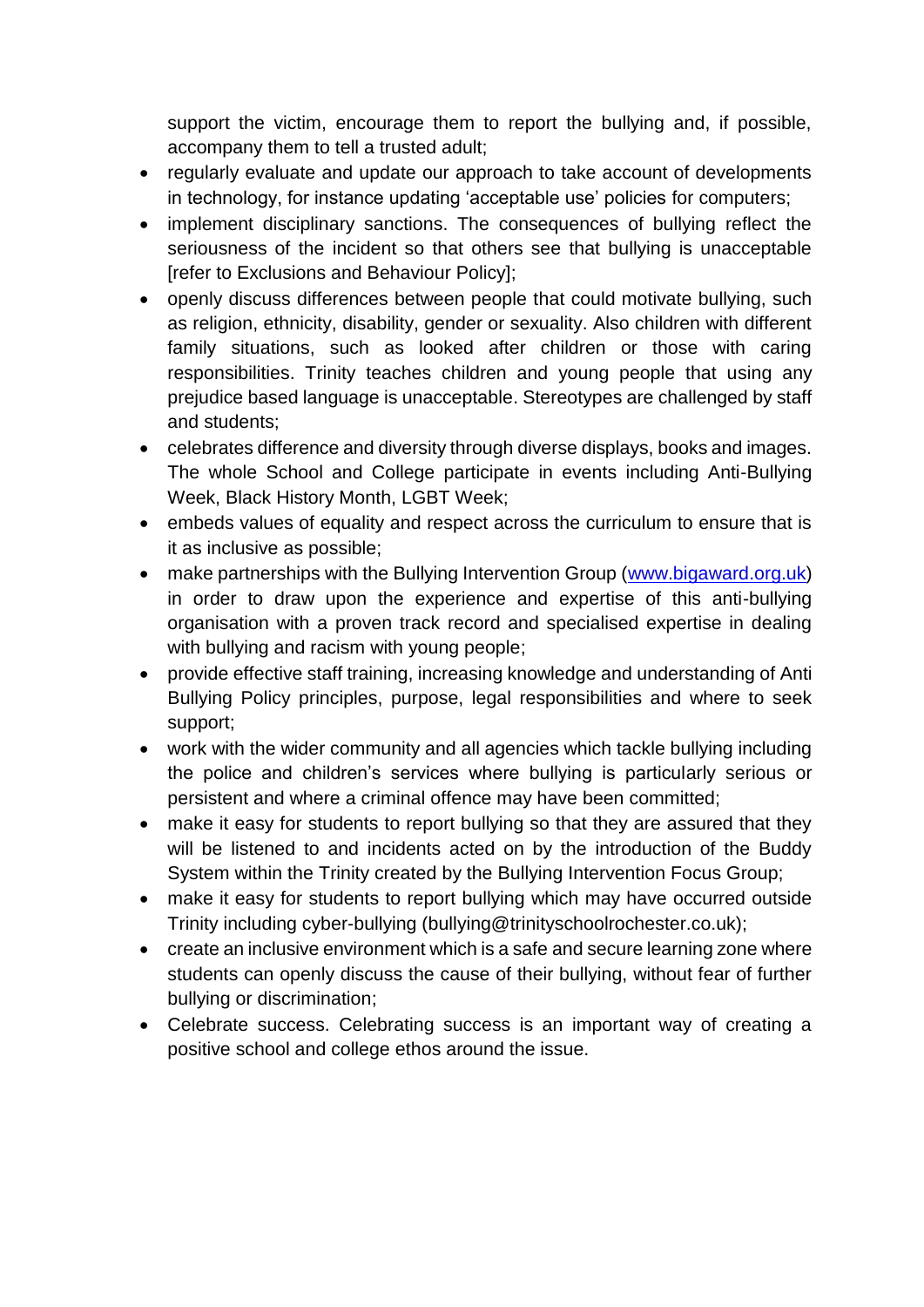## **Reporting Incidences of Bullying**

**STUDENTS WHO ARE BEING BULLIED:** If a student is being bullied they are encouraged to not retaliate but to tell someone they trust, such as a trusted adult or teacher. At Trinity, students can report bulling incidents by:

- Report to a teacher
- Report to another member of staff, such as the Deputy Headteacher, or a member of the Pastoral Team
- Report by emailing: [bullying@trinityschoolrochester.co.uk](mailto:bullying@trinityschoolrochester.co.uk) or [wellbeing@trinityschoolrochester.co.uk](mailto:wellbeing@trinityschoolrochester.co.uk) (which is monitored by the DSL)
- Using the anonymous bullying reporting box
- Students can also call ChildLine to speak with someone in confidence on 0800 1111

All reports of Bullying are highlighted on Incident Forms (see Safeguarding Policy) and are recorded by the Senior Designated Safeguarding Professionals within Trinity. The records will be held in the Safeguarding Filing System and also cross referenced to safeguarding files.

All information on safeguarding documentation are shared between agencies as appropriate and are held in accordance with the GDPR and Confidentiality procedures within Trinity.

## **All staff at Trinity**:

Both teaching and non-teaching, have a duty to report bullying, to be vigilant to the signs of bullying, and to play an active role in Trinity's efforts to prevent bullying. If staff are aware of bullying, they should reassure the student(s) being bullied and inform the Designated Safeguarding team by emailing a completed Incident Form to [safeguarding@trinityschoolrochester.co.uk.](mailto:safeguarding@trinityschoolrochester.co.uk) Trinity has a named Safeguarding Team with members in School and College, and Mrs Paula Brett is our Designated Safeguarding Lead.

**The Senior Leadership Team** and the Headteacher have overall responsibility for ensuring that the anti-bullying policy is followed by all members of staff and that Trinity upholds its duty to promote the safety and well-being of young people.

**Parents and carers** should look out for potential signs of bullying such as distress, changes in attendance, engagement, lack of concentration, feigning illness or other unusual behaviour. Parents and carers should tell their child not to retaliate and support and encourage them to report the bullying. Parents and carers can report an incident of bullying either in person, or by phoning or emailing the school on the following emails: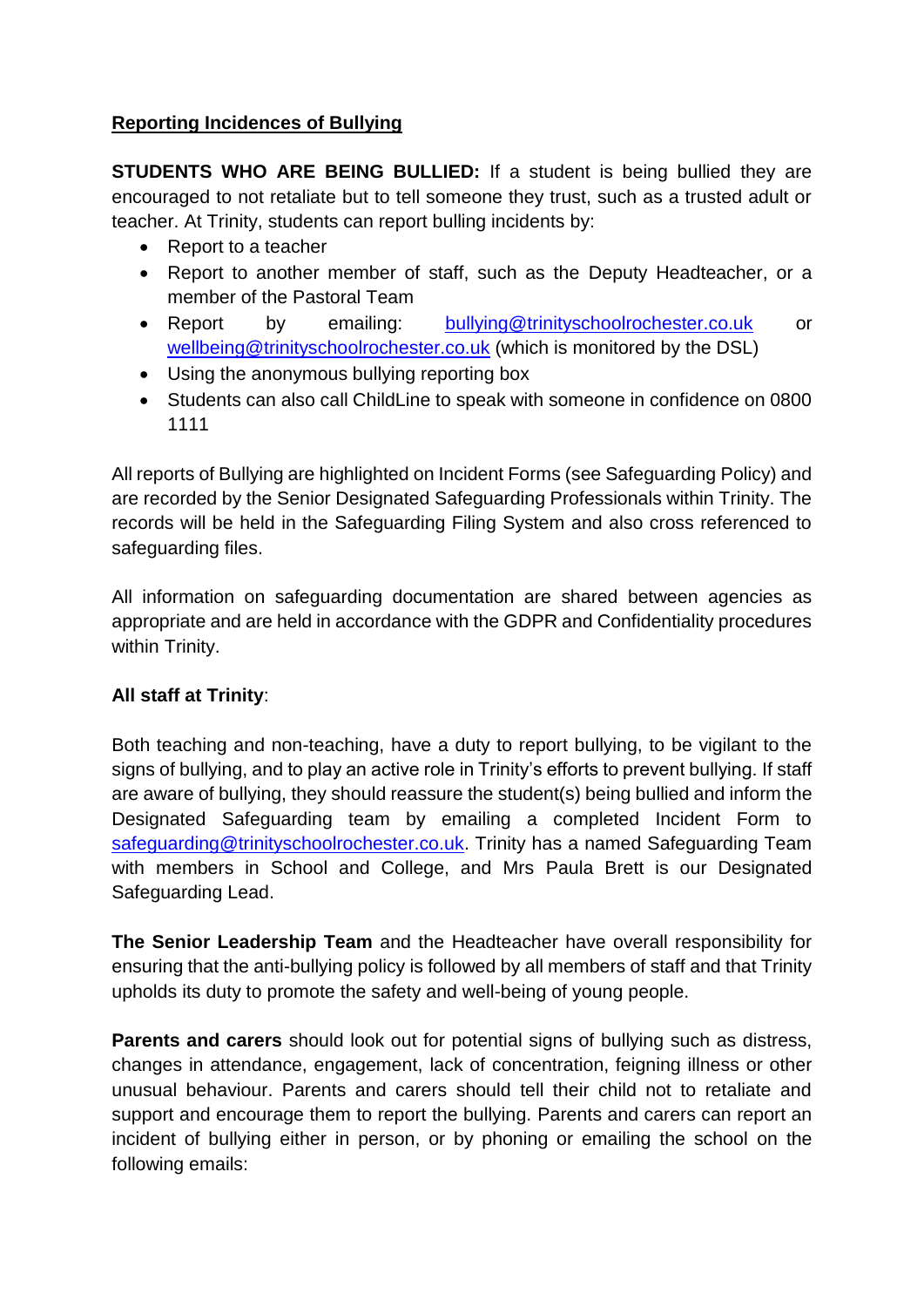[safeguarding@trinityschoolrochester.co.uk](mailto:safeguarding@trinityschoolrochester.co.uk) [wellbeing@trinityschoolrochester.co.uk](mailto:wellbeing@trinityschoolrochester.co.uk) [bullying@trinityschoolrochester.co.uk](mailto:bullying@trinityschoolrochester.co.uk) .

## **Procedure**

- 1. Report bullying incidents to the Senior Designated Safeguarding Professional
- 2. All incidents are recorded on the Trinity Bullying tracking system
- 3. In serious cases parents will be informed and will be asked to come in to a meeting to discuss the problem
- 4. If necessary and appropriate, police will be consulted
- 5. The bullying behaviour of threats of bullying will be investigated and the bullying stopped quickly
- 6. An attempt will be made to help the bully (bullies) change their behaviour through a range of supportive and mentoring processes.

## **Outcomes**

- The bully (bullies) may be asked to genuinely apologise within the Restorative Practice Process; if this is not considered appropriate by Trinity staff, other consequences may take place.
- There may be a period of lost free time where the student may be asked to consider their behaviour and thereby increase their awareness of the effects of bullying.
- In more serious cases, suspension or even exclusion will be considered
- After the incident / incidents have been investigated and dealt with, each case will be monitored to ensure repeated bullying does not take place.

# **Training staff to deal effectively with Bullying Incidences**

Anti-Bullying Training and the Reporting of Bullying takes place twice a year within Trinity and is linked to the Safeguarding Training Schedule. All staff complete an annual self-evaluation on their confidence in dealing with Bullying Incidences within Trinity.

# **Responsibility, Reporting and Reviewing Process**

Responsibility for the Policy *Cavendish Education Group Executive Principal for Kent and Medway* Written and Reviewed by *Georgina Moorcroft , Executive Lead for Pastoral Welfare and Safeguarding, Trinity School and College* Reviewed by Bullying Intervention Group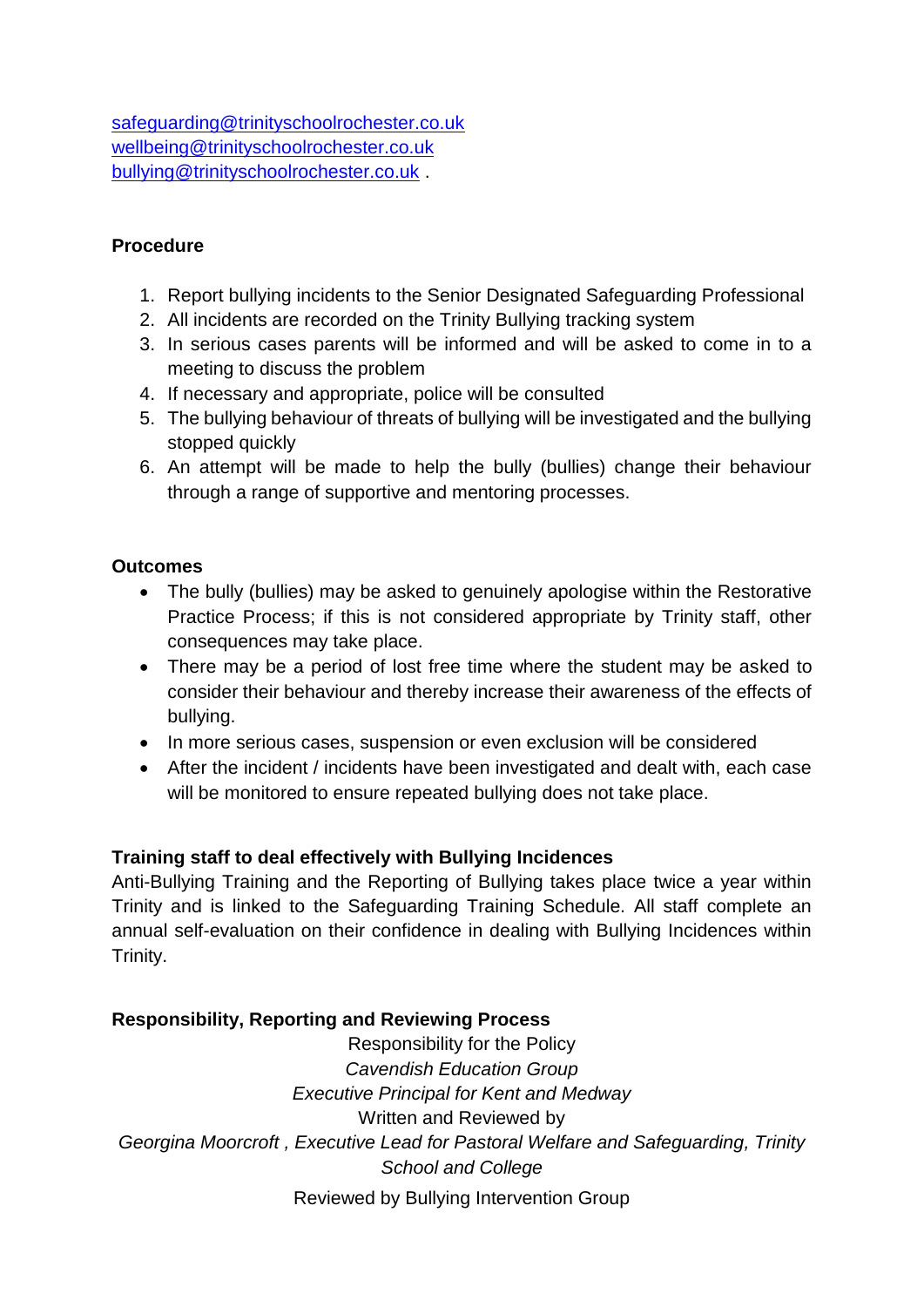## **The Law**

Trinity School will take all measures in place to prevent all forms of bullying.

## **The Education and Inspections Act 2006**

Section 89 of the Education and Inspections Act 2006 provides that maintained schools must have measures to encourage good behaviour and prevent all forms of bullying amongst pupils. These measures should be part of the school's behaviour policy which must be communicated to all pupils, school staff and parents.

## **Independent School Standard Regulations 2010**

The Independent School Standards Regulations 2010 provide that the proprietor of an Academy or other independent school is required to ensure that an effective antibullying strategy is drawn up and implemented.

## **The Equality Act 2010**

The Equality Act 2010 replaces previous anti-discrimination laws with a single Act. A key provision is a new public sector Equality Duty, which came into force on 5 April 2011. It replaces the three previous public sector equality duties for race, disability and gender, and covers age, disability, gender reassignment, pregnancy and maternity, race, religion or belief, sex and sexual orientation. The Duty has three aims. It requires public bodies to have due regard to the need to:

- eliminate unlawful discrimination, harassment, victimisation and any other conduct prohibited by the act
- advance equality of opportunity between people who share a protected characteristic and people who do not share it
- foster good relations between people who share a protected characteristic and people who do not share it.

## **Safeguarding children and young people**

## Keeping Children Safe in Education 2018 and Working together to Safeguard Children

Under the Children Act 1989 a bullying incident should be addressed as a child protection concern when there is '*reasonable cause to suspect that a child is suffering, or is likely to suffer, significant harm*'. Where this is the case, the school staff should report their concerns to their local authority children's social care (Safeguarding Policy, Child Protection Policy). Even where safeguarding is not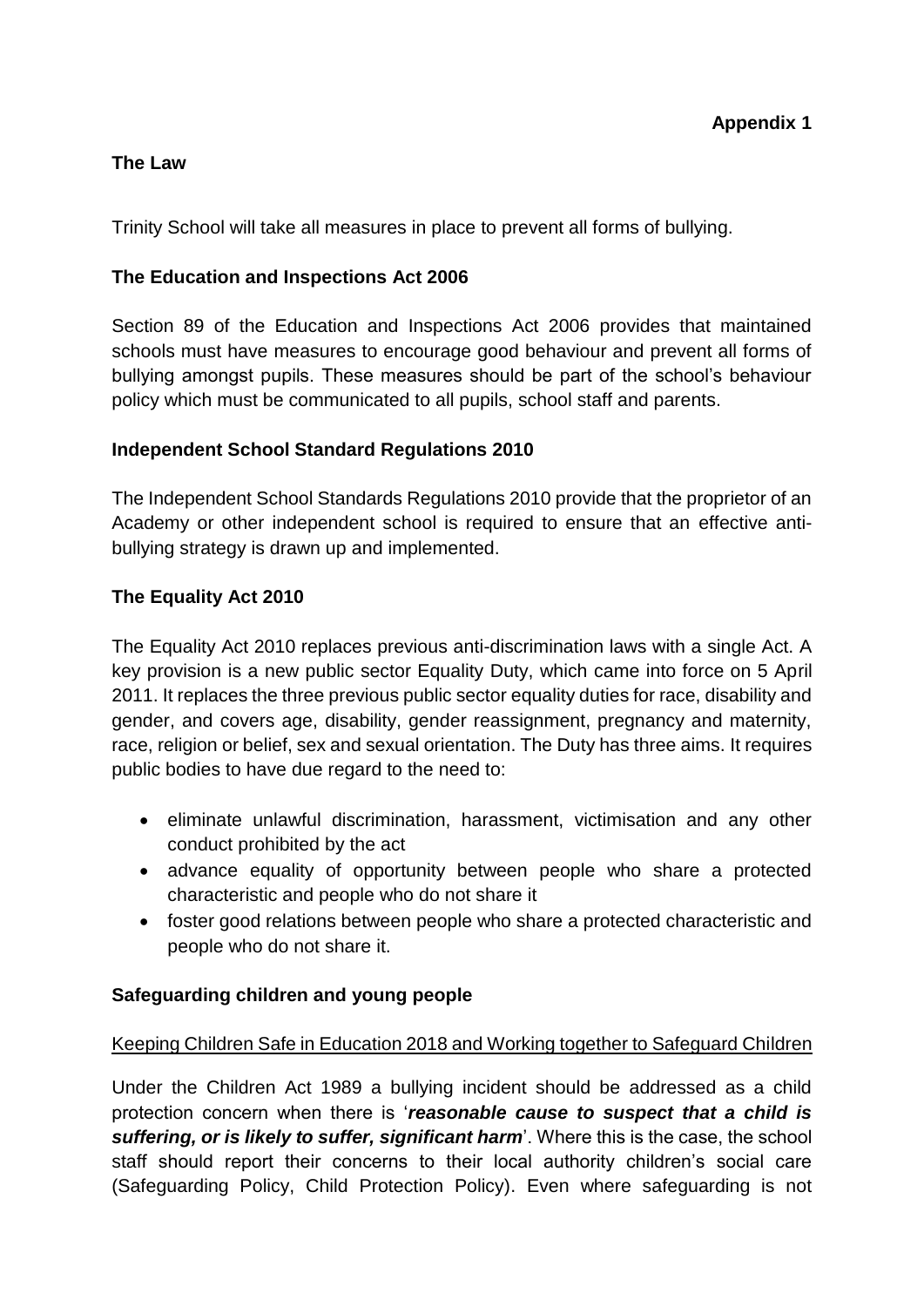considered to be an issue, schools may need to draw on a range of external services to support the pupil who is experiencing bullying, or to tackle any underlying issue which has contributed to a child engaging in bullying.

## **Criminal law**

Although bullying in itself is not a specific criminal offence in the UK, it is important to bear in mind that some types of harassing or threatening behaviour – or communications – could be a criminal offence, for example under the Protection from Harassment Act 1997, the Malicious Communications Act 2003 and the Public Order Act 1986.

If the school feels that an offence may have been committed they will seek assistance from the police. For example, under the Malicious Communications Act 2003, it is an offence for a person to send an electronic communication to another person with the intent to cause distress or anxiety or to send an electronic communication which conveys a message which is indecent or grossly offensive, a threat, or information which is false and known or believed to be false by the sender.

## **Revenge Porn**

Became a specific offence in the **criminal Justice and Courts Bill**. <https://www.gov.uk/government/news/new-law-to-tackle-revenge-porn> It was not intended that this be used to criminalise children, but some cases have resulted in cautions.

# **The Serious Crime Act (2015)**

Has introduced an offence of sexual communication with a child. This applies to an adult, who communicates with a child and where the communication is sexual or if it intended to be elicit from the child a communication, which is sexual and the adult reasonably believes the child to be under 16 years of age. The Act also amended the Sex Offences Act 2003 so it is now an offence for an adult to arrange to meet with someone under 16 having communicated with them on just one occasion, previously it was on at least two occasions.

# **Guidance and Organisations which support the Trinity Anti Bullying Policy**

# **DFE Guidance**

Latest government guidance is here:

- Cyberbullying: advice for headteachers and school staff
- Advice for parents and carers on cyberbullying
- DfE Behaviour and Discipline in Schools Guidance
- Supporting children and young people who are bullied: advice for schools
- Counselling in schools a blueprint for the future: advice for school leaders and counsellors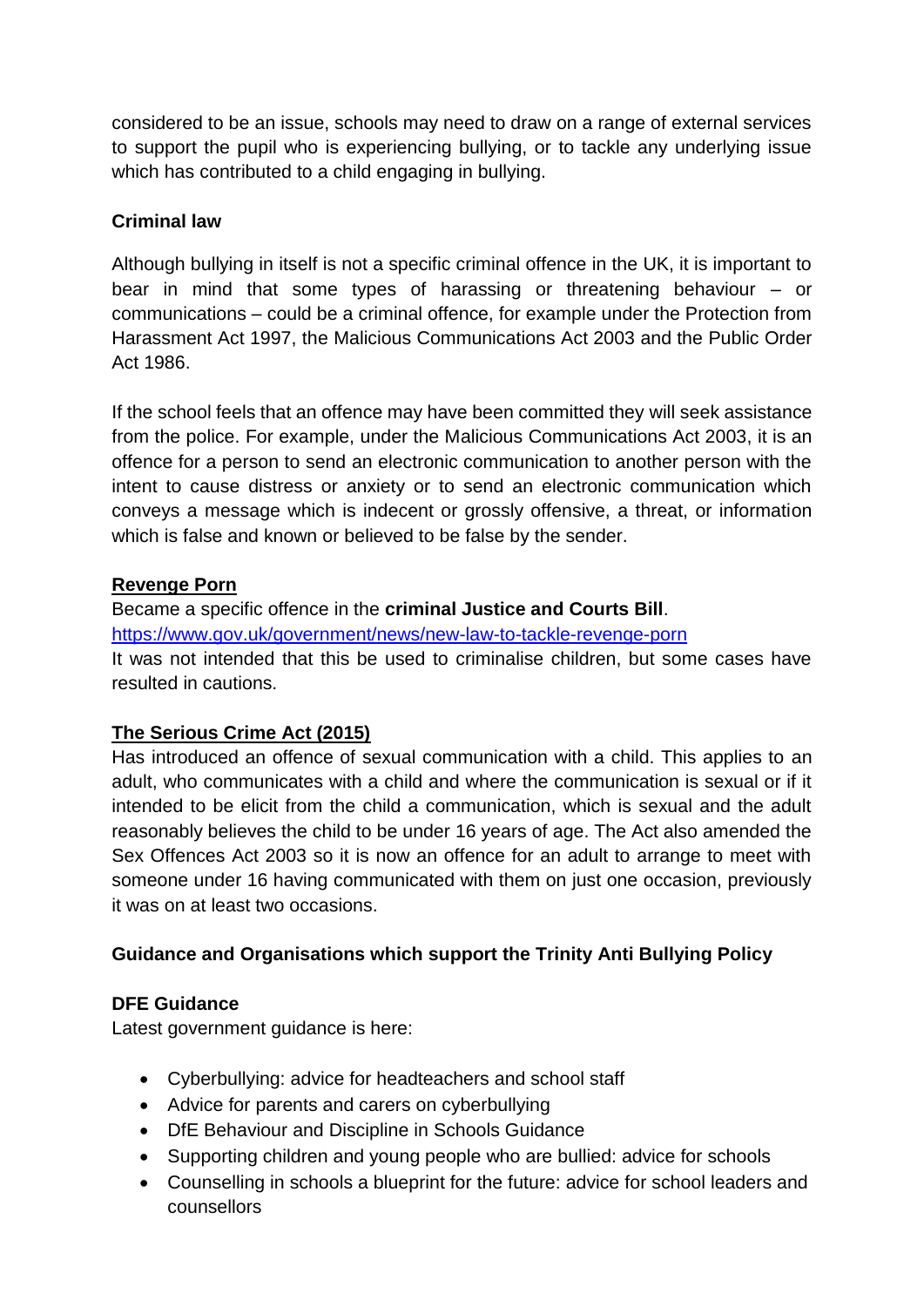- Make Them Go Away (A video resource about bullying involving young children with disabilities
- Let's Fight it Together (A video resource about cyber-bullying)

# **Legislative links**

- Schools' duty to promote good behaviour: Education and Inspections Act 2006 Section 89 and Education (Independent School Standards) (England) Regulations 2010
- Power to tackle poor behaviour outside school
- The Equality Act 2010

# **Specialist organisations**

- The Anti-Bullying Alliance (ABA): Founded in 2002 by NSPCC and National Children's Bureau, the Anti-Bullying Alliance (ABA) brings together over 100 organisations into one network to develop and share good practice across the whole range of bullying issues.
- Beatbullying: A bullying prevention charity with an emphasis on working directly with children and young people. In addition to lesson plans and resources for parents, Beatbullying have developed the Cybermentors peer support programme for young people affected by bullying.
- Kidscape: Charity established to prevent bullying and promote child protection providing advice for young people, professionals and parents about different types of bullying and how to tackle it. They also offer specialist training and support for school staff, and assertiveness training for young people.
- Restorative Justice Council: Includes best practice guidance for practitioners 2011.
- Action Work : [http://www.actionwork.com](http://www.actionwork.com/) A creative resource centre for workshops, performance shows, resources and support.
- The ABA has also put together a fact sheet outlining the range of support that is available to schools and young people from the anti-bullying sector which can be accessed here http://www.anti-bullyingalliance.org.uk/advice/supportfrom-the-sector/.
- The Diana Award: Anti-Bullying Ambassadors programme to empower young people to take responsibility for changing the attitudes and behaviour of their peers towards bullying. It will achieve this by identifying, training and supporting school anti-bullying ambassadors.
- The BIG Award: The Bullying Intervention Group (BIG) offer a national scheme and award for schools to tackle bullying effectively.
- Restorative Justice Council: Includes best practice guidance for practitioners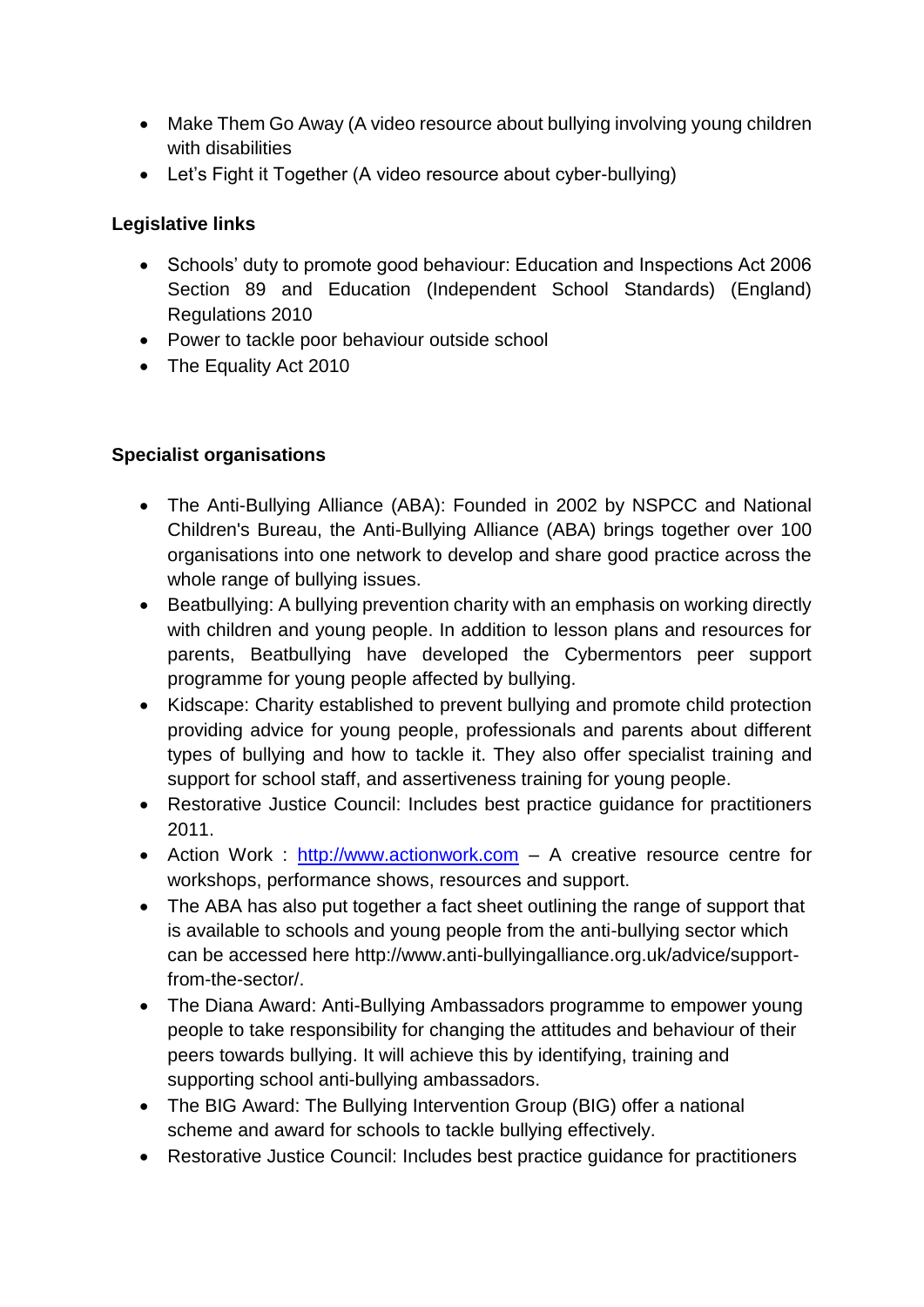# **Cyber-bullying**

- ChildNet International: Specialist resources for young people to raise awareness of online safety and how to protect themselves
- Think U Know: resources provided by Child Exploitation and Online Protection (CEOP) for children and young people, parents, carers and teachers.
- Digizen: provides online safety information for educators, parents, carers and young people.
- Advice on Child Internet Safety 1.0: The UK Council for Child Internet Safety (UKCCIS) has produced universal guidelines for providers on keeping children safe online.

**LGBT** [lesbian, gay, bisexual, and transgender]

- Stonewall: An LGBT equality organisation with considerable expertise in LGBT bullying in schools, a dedicated youth site (www.youngstonewall.org.uk), resources for schools, and specialist training for teachers. Trinity School and College is a member of Stonewall's School Champions programme.
- EACH: (Educational Action Challenging Homophobia): provides a national Freephone Actionline (0808 1000 143). A training agency for employers and organisations seeking to tackle discrimination on the grounds of gender and sexual orientation. Also provides one to one support for young people experiencing homophobic, biphobic or transphobic bullying.
- Schools Out: Offers practical advice, resources (including lesson plans) and training to schools on LGBT equality in education.

# **SEND**

- Mencap: Represents people with learning disabilities, with specific advice and information for people who work with children and young people.
- Changing Faces: Provide online resources and training to schools on bullying because of physical difference.
- Cyberbullying and children and young people with SEN and disabilities: Advice provided by the Anti-Bullying Alliance on developing effective antibullying practice.
- Anti-bullying Alliance SEND programme of resources: Advice provided by the Anti-bullying Alliance for school staff and parents on issues related to SEND and bullying.

# **Racism**

• Show Racism the Red Card: Provide resources and workshops for schools to educate young people, often using the high profile of football, about racism.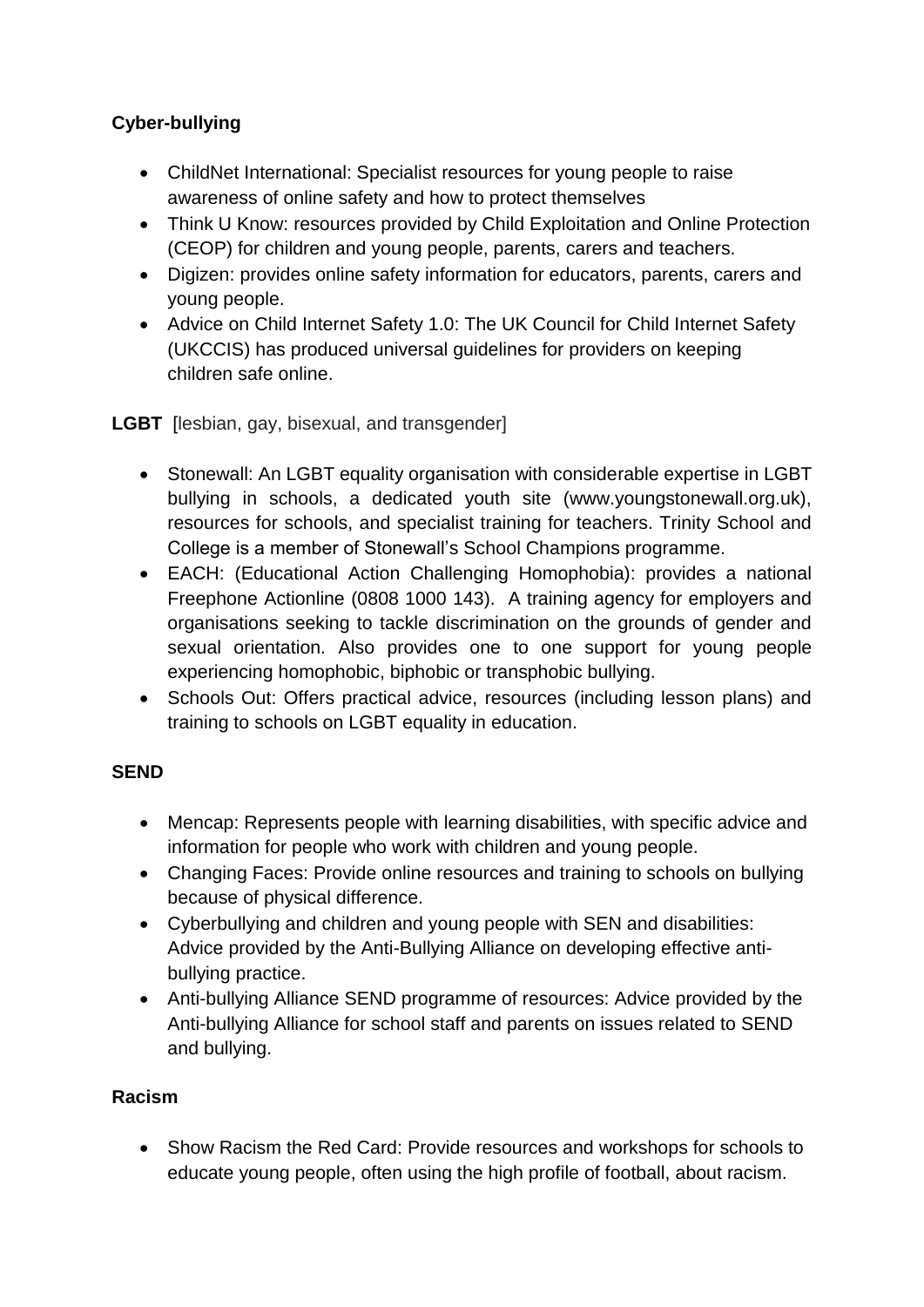- Kick it Out: Uses the appeal of football to educate young people about racism and provide education packs for schools.
- Anne Frank Trust: Runs a schools project to teach young people about Anne Frank and the Holocaust, the consequences of unchecked prejudice and discrimination, and cultural diversity.

## **Trinity Ambassador Programmes**

- Trinity Ambassador Programme, written by Trinity SEN teachers and accredited through the ASDAN award system [2020]
- Westminster Insight Mental Health Conference, Student Presentations [2019]
- Anne Frank Ambassador Programme [2018]
- Autism Ambassadors [2017]
- Anti-Bullying Ambassadors [Diana Award 2017]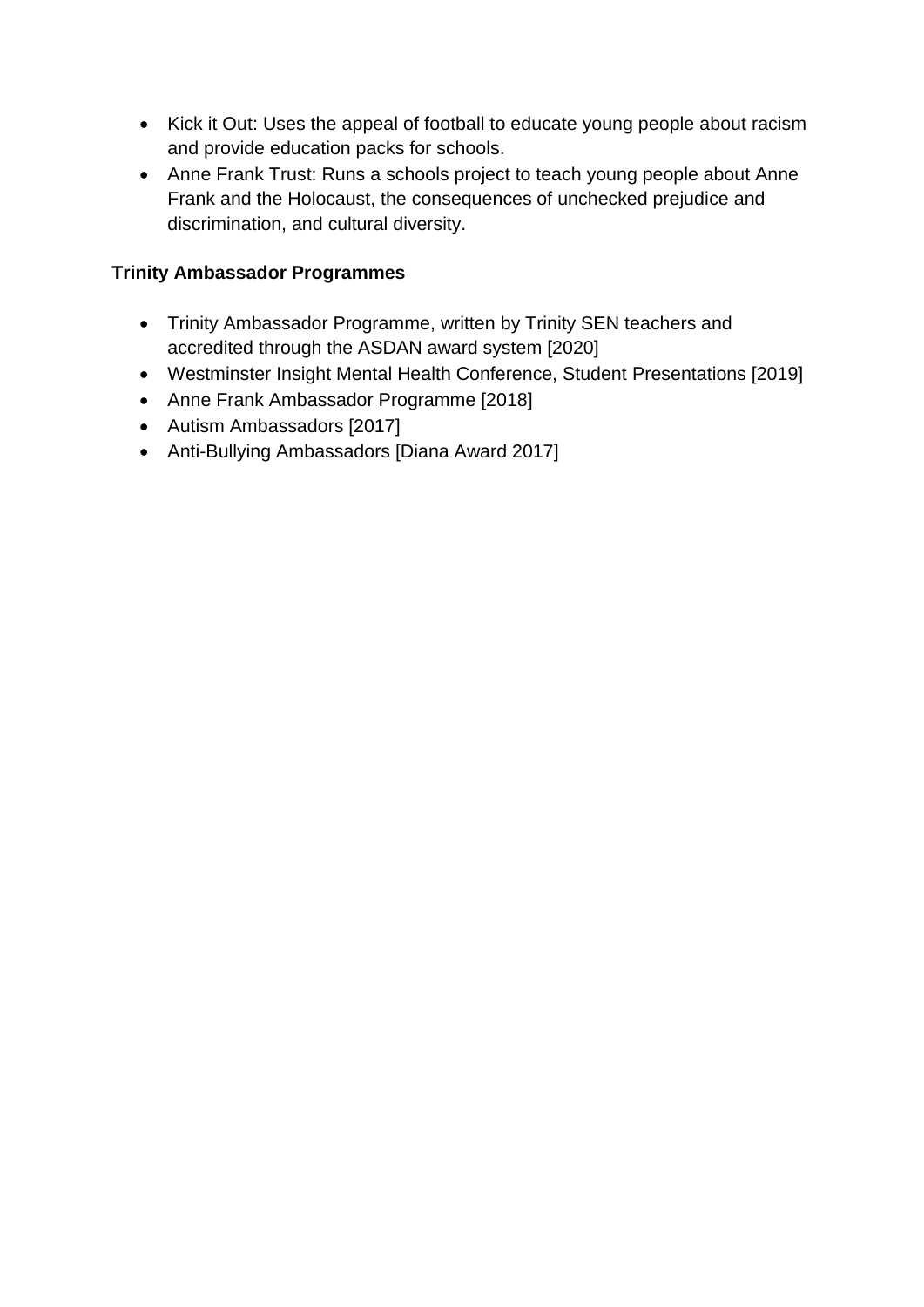| Personal Development, Behaviour and Welfare (Safety) of pupils in Trinity College<br>Anti Bullying Action Plan 2019/20                    |                                              |              |            |                                                                                                                       |                                          |                                       |  |  |  |  |  |
|-------------------------------------------------------------------------------------------------------------------------------------------|----------------------------------------------|--------------|------------|-----------------------------------------------------------------------------------------------------------------------|------------------------------------------|---------------------------------------|--|--|--|--|--|
| Objective                                                                                                                                 | <b>Management, Monitoring and Evaluation</b> |              |            |                                                                                                                       |                                          |                                       |  |  |  |  |  |
|                                                                                                                                           | Who                                          | When         |            | <b>Target and Method</b>                                                                                              | Data and                                 | <b>Resourcing</b>                     |  |  |  |  |  |
|                                                                                                                                           |                                              | <b>Start</b> | <b>End</b> |                                                                                                                       | <b>Evaluation</b>                        | and Cost                              |  |  |  |  |  |
| To create a book of evidence on focus and activity<br>days with respect to Anti Bullying                                                  | <b>GMO</b>                                   | 09/19        | 06/20      | To collate all evidence of focus and<br>activity days which support an Anti<br><b>Bullying Culture</b>                | 06/20<br>Portfolio                       | Photographic<br>and printing<br>costs |  |  |  |  |  |
|                                                                                                                                           | <b>GMO</b>                                   | 11/19        | 06/20      | To present all evidence in a portfolio<br>for Governors                                                               | 06/20<br>Portfolio                       | <b>Teachers Time</b>                  |  |  |  |  |  |
| To have at least one assembly for school and for<br>college recognising the importance of an Anti Bullying<br>Culture                     | <b>GMO</b>                                   | 01/20        | 01/20      | To have a speaker on the impact of<br>bullying on any society and how<br>everyone can make a difference               | 01/20<br>Susan<br>Pollack<br>Interview   | Link to UCL<br>resources              |  |  |  |  |  |
|                                                                                                                                           | <b>GMO</b>                                   | 01/20        | 01/20      | To discuss a school and college lead<br>assembly on acceptance, tolerance,<br>kindness and consideration of others    | 01/20<br>Assembly<br>notes               | <b>Teachers Time</b>                  |  |  |  |  |  |
| To hear the voice of all stakeholders to impact<br>positively on the Anti Bullying Culture of Trinity                                     | <b>GMO</b>                                   | 01/19        | 03/20      | Organise the BIG Forum Meeting<br>with parent, student and staff<br>representatives                                   | 03/20<br><b>Minutes</b>                  | <b>Teachers Time</b>                  |  |  |  |  |  |
|                                                                                                                                           | <b>GMO</b><br><b>EBA</b>                     | 11/19        | 12/19      | To issue a questionnaire on Anti<br>Bullying to parents, students and<br>staff                                        | 11/19<br>Questionna<br>ire               | <b>Teachers Time</b>                  |  |  |  |  |  |
|                                                                                                                                           | <b>EBA</b>                                   | 11/19        | 01.20      | To write a full report on the results of<br>the questionnaires and present at the<br><b>January Governors Meeting</b> | 01/20<br>Report                          | Governors<br>Time                     |  |  |  |  |  |
| To create a Buddy Scheme within the school which is<br>linked to the Prefect Scheme to support potential new<br>students visiting Trinity | <b>EBA</b><br><b>RKE</b><br><b>SDA</b>       | 11/19        | 07/20      | To set up a group of learners who<br>are ambassadors of Trinity and will<br>support visiting students                 | Identificatio<br>n Process<br>and Policy | <b>Teachers Time</b>                  |  |  |  |  |  |
|                                                                                                                                           | <b>EBA</b><br><b>RKE</b><br><b>SDA</b>       | 06/20        | 06/20      | To evaluate the impact of the Buddy<br>Scheme for current and potential<br>students                                   | Report<br>06/20                          | <b>Teachers Time</b>                  |  |  |  |  |  |
|                                                                                                                                           | <b>DBA</b>                                   | 01/20        | 01/20      | To source BUDDY badges for the<br>school                                                                              | Order<br>completed                       | £25.00                                |  |  |  |  |  |